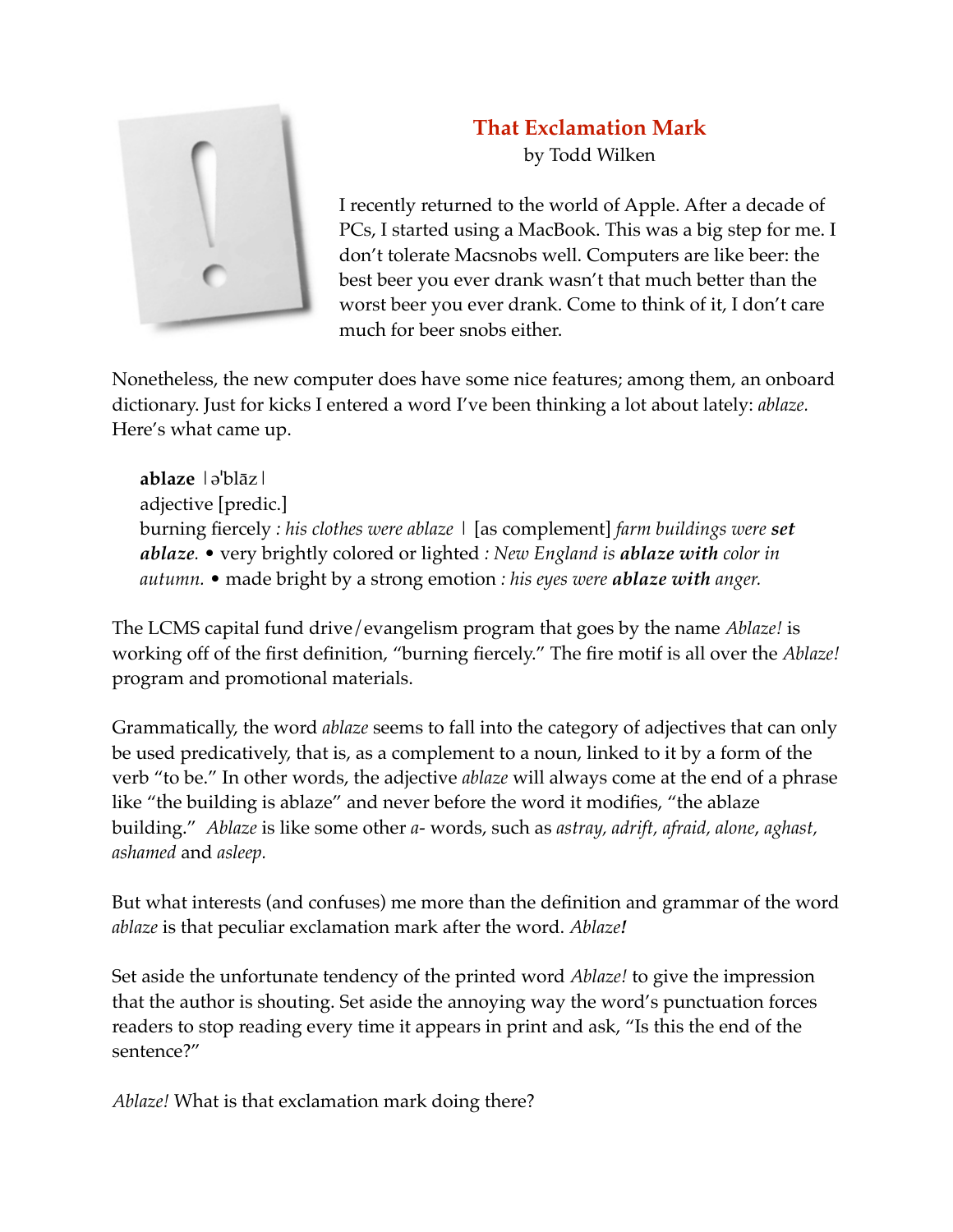Lynn Truss calls the exclamation mark the "expressive, attention-seeking punctuation that can't help saying it with the knobs on."

*In the family of punctuation where the full stop is daddy and the comma is mummy, and the semicolon quietly practises the piano with crossed hands, the exclamation mark is the big attention-deficit brother who gets over-excited and breaks things and laughs too loudly.* (Lynn Truss, *Eats, Shoots & Leaves: The Zero Tolerance Approach to Punctuation,* pp. 135, 137-138)

In written English, the exclamation mark has a variety of uses:

- 1. with a declaration: *Time's up! I'm tired! That's one ugly parrot you've got there!*
- 2. with an interjection: *Hey! Wow! Jeepers!*
- 3. with a command: *Stop! Attack! Look!*
- 4. with a warning: *Beware of Dog! Poison! No Trespassing!*
- 5. to indicate strong emotion: *Yes! No! Wonderful!*
- 6. to emphasize an author's surprise or perplexity with a word within a quotation: *The synodical official passed[!] the lie-detector test.*
- 7. with words describing loud sounds: *Bang! Ka-boom! Poof!*
- 8. by itself as a sign of surprise or shock, usually drawn over the heads of characters in cartoon strips and comic books.
- 9. in the titles of Broadway musicals, websites or products: *Oklahoma! Mamma Mia! Oliver!, Yahoo!*
- 10. in advertising to draw attention to a change in a product: *New! Improved! Now with 25% more Lard!*

I ask, which of these uses of the exclamation mark is being employed in the grammatical riddle that is *Ablaze!*?

We can rule out most of these uses right away. Uses 1, 2 and 3 make no grammatical sense at all. Even Paris Hilton's declaration "That's hot!" and Christian Siriano's "That's fierce!" are complete sentences. Granted, everyone says things like "Great!" and "Marvelous!" But it's hard to imagine a situation that would call for someone to declare, "Ablaze!" Also, sane people don't go around shouting adjectives as interjections or commands.

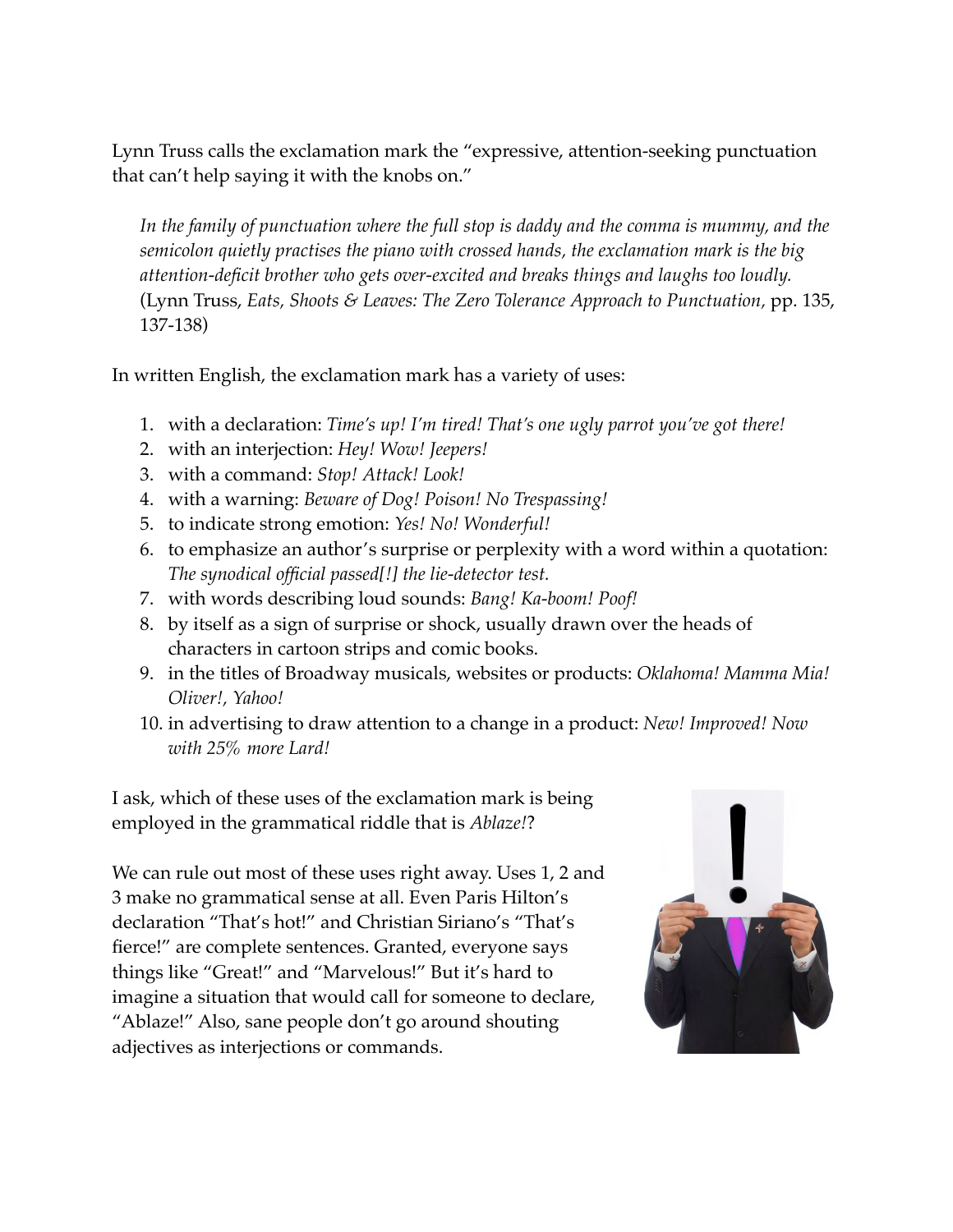Use 4 seems a stretch. After all, if I want to warn someone that something is on fire, I'm far more likely to yell "Fire!" or "Call 9-1-1!" than "Ablaze!"

Use 5 raises too many questions. What strong emotion is *Ablaze!* intended to express? Anger? Lust? Vengeance? Panic? A fire burning out of control is seldom a metaphor for pleasant emotions.

Uses 6, 7 and 8 also seem unlikely. I doubt the brain trust that dreamed up *Ablaze!*  wanted the name to convey surprise, perplexity, shock or loud sounds.

Use 9 is difficult to consider seriously. I resist the temptation to contemplate *Ablaze! The Musical* too deeply. I suggest you do the same.

That leaves only use 10, and brings us back to where we started.

In advertising, the exclamations *New!* and *Improved!* are shorthand. They are the truncated remains of full sentences: "This breakfast cereal is new!" "These diapers have been improved!" As consumers, we don't even think about it anymore.

*New!* and *Improved!* deserve an exclamation mark --at least in the minds of the marketers of breakfast cereal and diapers. The exclamation mark is their attempt to convince you that something important has happened to their product. They want you to take notice. Ultimately, they want you to buy some *new* cereal and *improved* diapers to replace the *old* cereal and *unimproved* diapers you have lying around at home.

*New! Improved!* A single word stands in for an entire sentence, the full content of which is understood by everyone. Grammatically, this is the only reasonable explanation for the exclamation mark in *Ablaze!*

By itself, *Ablaze!* is just a remnant of a once-complete thought. "The old-growth forest is ablaze!" "The pile of used tires is ablaze!" By itself, *Ablaze!* leaves the reader guessing what, precisely, is or was on fire. More on that later.

Presumably, the strategy in *Ablaze!* is similar to that of *New!* and *Improved!* The promoters of the *Ablaze!* program want to convince you that something is on fire. They want you to take notice. They want you to do something about it. But the word *Ablaze!*  alone doesn't tell you what is burning, why you should care, or what you are supposed to do about it.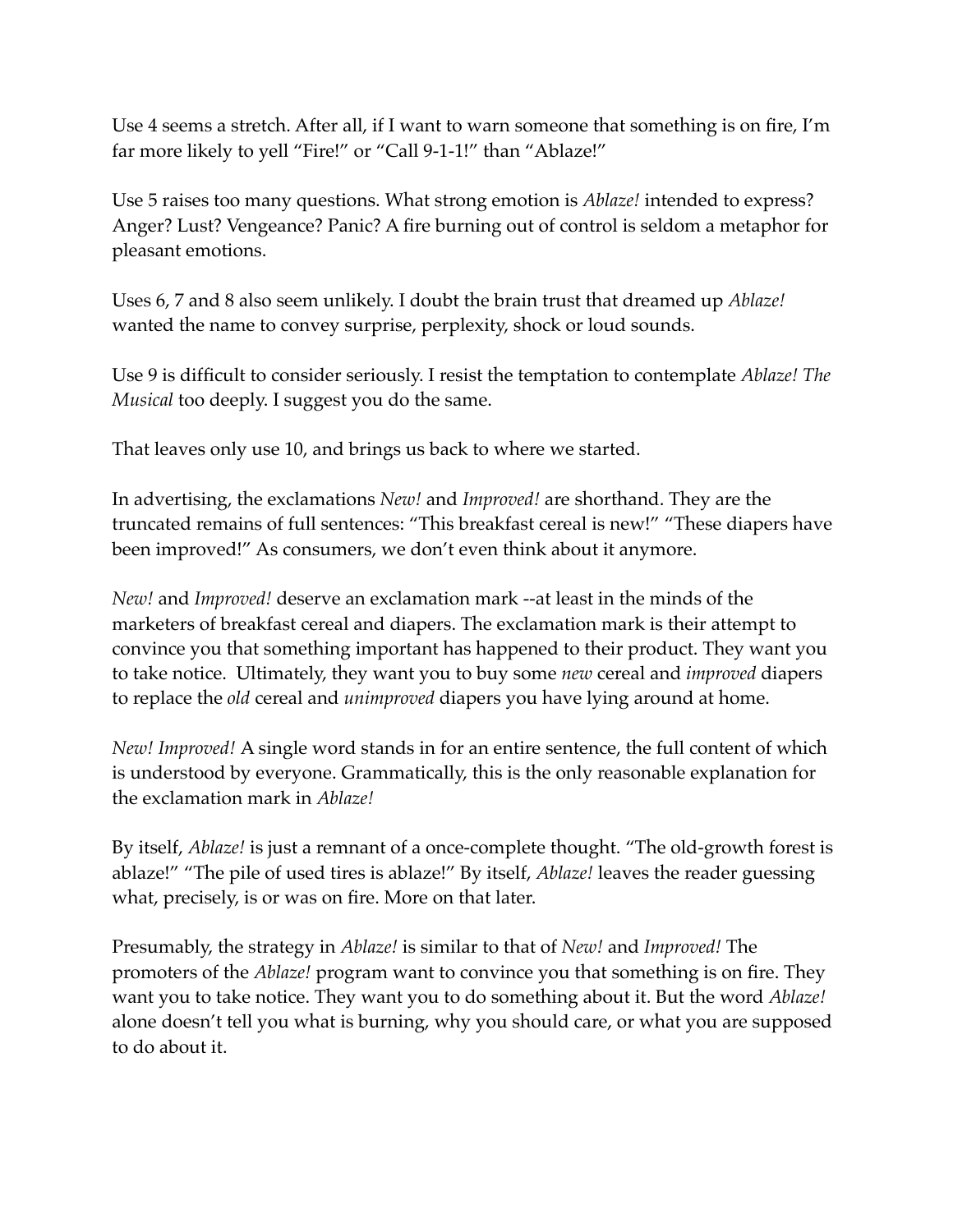Unlike *New!* and *Improved!* where a single word stands in for a sentence, the content of which is understood, *Ablaze!* stands in for a sentence, the content of which is unknown.

Now I ask, what is that sentence for which the one word, *Ablaze!* stands? " is/are ablaze!" How should we fill in the blank?



One would think the best place to look for an answer would be the *Ablaze!* website. Indeed, the website has a section dedicated to answering the question, "What is Ablaze!?" The careful reader will notice the ambiguity in the question and in the punctuation.

I'm sure that the *Ablaze!* people meant to ask, *What is "Ablaze!"?* --that is, *What is this program called, "Ablaze!"?* Instead, the poorly punctuated question asks, *What is Ablaze!?* --that is, *What is on fire!?* 

Poor punctuation in the question also produces an unintentional combination of an exclamation mark and a question mark (!?) called an *interrobang*. The interrobang is used to express excited, incredulous or rhetorical questions --nuances I'm sure the *Ablaze!* people never considered when they decided to add that exclamation mark.

In any event, under the grammatically confused question, "What is Ablaze!?" we read:

*The vision of igniting a worldwide Lutheran mission movement to share the Gospel with 100 million people is expressed by the word,* Ablaze! *LCMS World Mission's goal is to ignite a movement that will change the culture of our Lutheran church bodies to be one in which every member is fully engaged in personal mission involvement ...* Ablaze! *is not a program or a campaign. It began as a mission* vision *with the hope of starting a mission* movement*...*  Ablaze! *is not an answer... it's an invitation!*

As an aside, why must church leaders talk like the boss in a Dilbert cartoon? Only mediocre midlevel managers use terms like "change the culture" or "fully engaged" anymore. And, unless you're a black civil rights leader from the 1960s, or you just came off a mountain with two stone tablets, keep your "vision" to yourself.

The website explanation tells us what the program *Ablaze!* is: a vision and an invitation. The website explanation tells us what the program *Ablaze!* is not: a program, a campaign or an answer.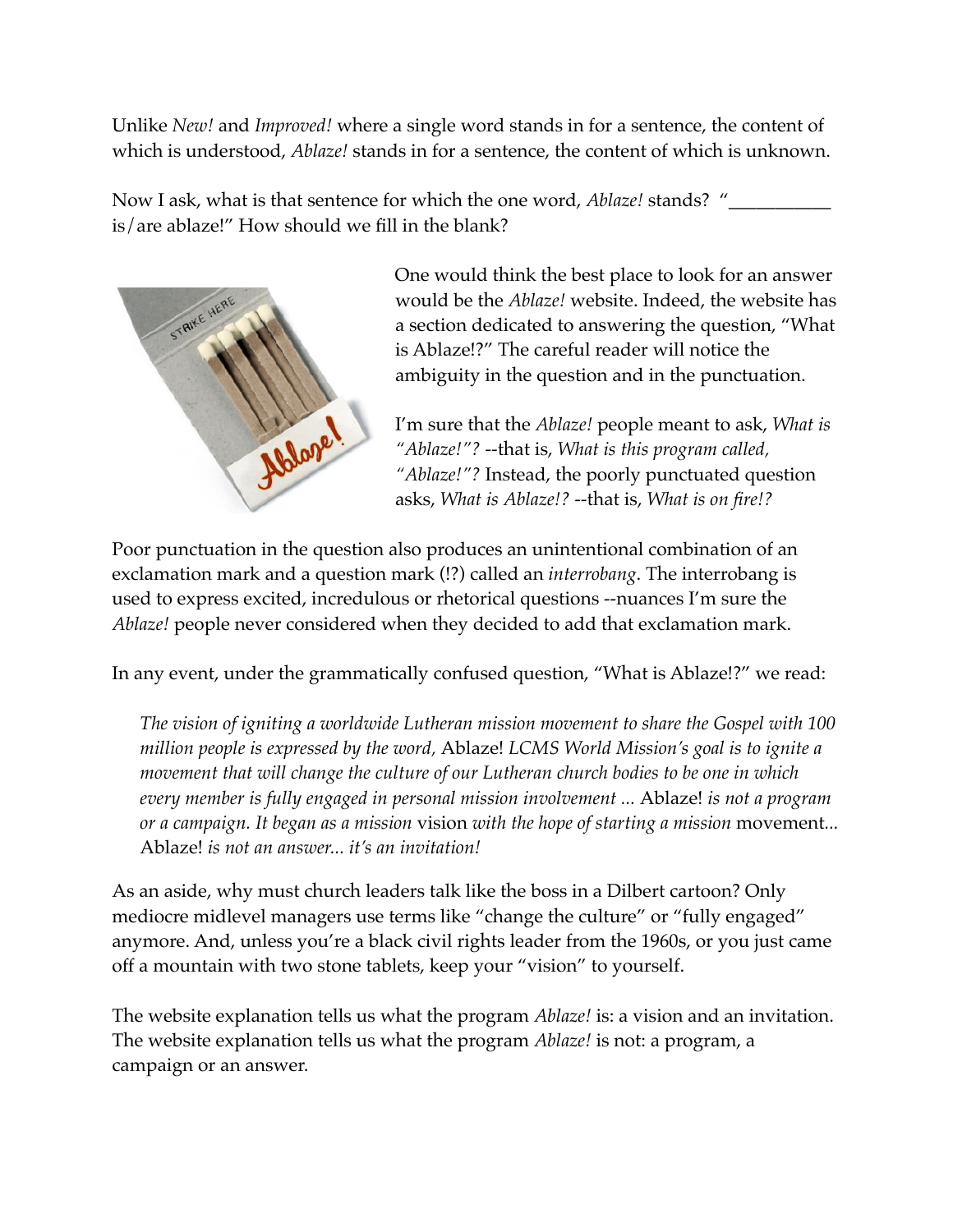In fact, the promoters of *Ablaze!* seem very concerned that *Ablaze!* **not** be perceived as a program. Elsewhere they caution, *"Ablaze!* is not a program-- it is a movement." For some reason they seem anxious that *Ablaze!* be perceived as unsolicited and spontaneous.

But for a movement, *Ablaze!* bears an uncanny resemblance to a program. A movement isn't announced in advance. A movement doesn't come out of a boardroom at church headquarters. A movement doesn't have to tell you that it is a movement; it just is. A program is announced in advance. A program comes out of a boardroom at church headquarters. A program tries to pass itself off as a movement; but it isn't.

A careful study of the *Ablaze!* program and promotional materials reveals some ambivalence. Some of these materials speak as though there is a three alarm fire under way. Other materials speak as though we are still hopelessly rubbing two soggy sticks together over damp kindling. In one bizarre case, a newsletter of a large, midwest LCMS district (south of Iowa, north of Arkansas) recently had a front-page feature subtitled, "Setting Intentional Fires." The image is still with me of an arsonist, wearing a synodical logo lapel pin, gas can in hand, fleeing a burning building.



Apparently, spontaneous combustion is a rare phenomenon. For a program that appears to have been started on no greater theological foundation than the lyrics of *Pass It On,* the message of *Ablaze!* seems less optimistic about ignition than that old campfire song.

The Bible passage most often quoted in Ablaze! materials is Luke 24:32-34,

*They asked each other, "Were not our hearts burning within us while he talked with us on the road and opened the Scriptures to us?" They got up and returned at once to Jerusalem. There they found the Eleven and those with them, assembled together and saying, "It is true! The Lord has risen and has appeared to Simon."*

Here is an answer to our question. The sentence embodied in the single word, *Ablaze!,*  is/are ablaze!" is "Our hearts are ablaze!" This is confirmed by the *Ablaze!* worship materials:

*WORSHIP THEME: Hearts ABLAZE to ignite the World with Christ's Love! When our hearts are ablaze with God's love, our concern for others motivates us to give witness to the*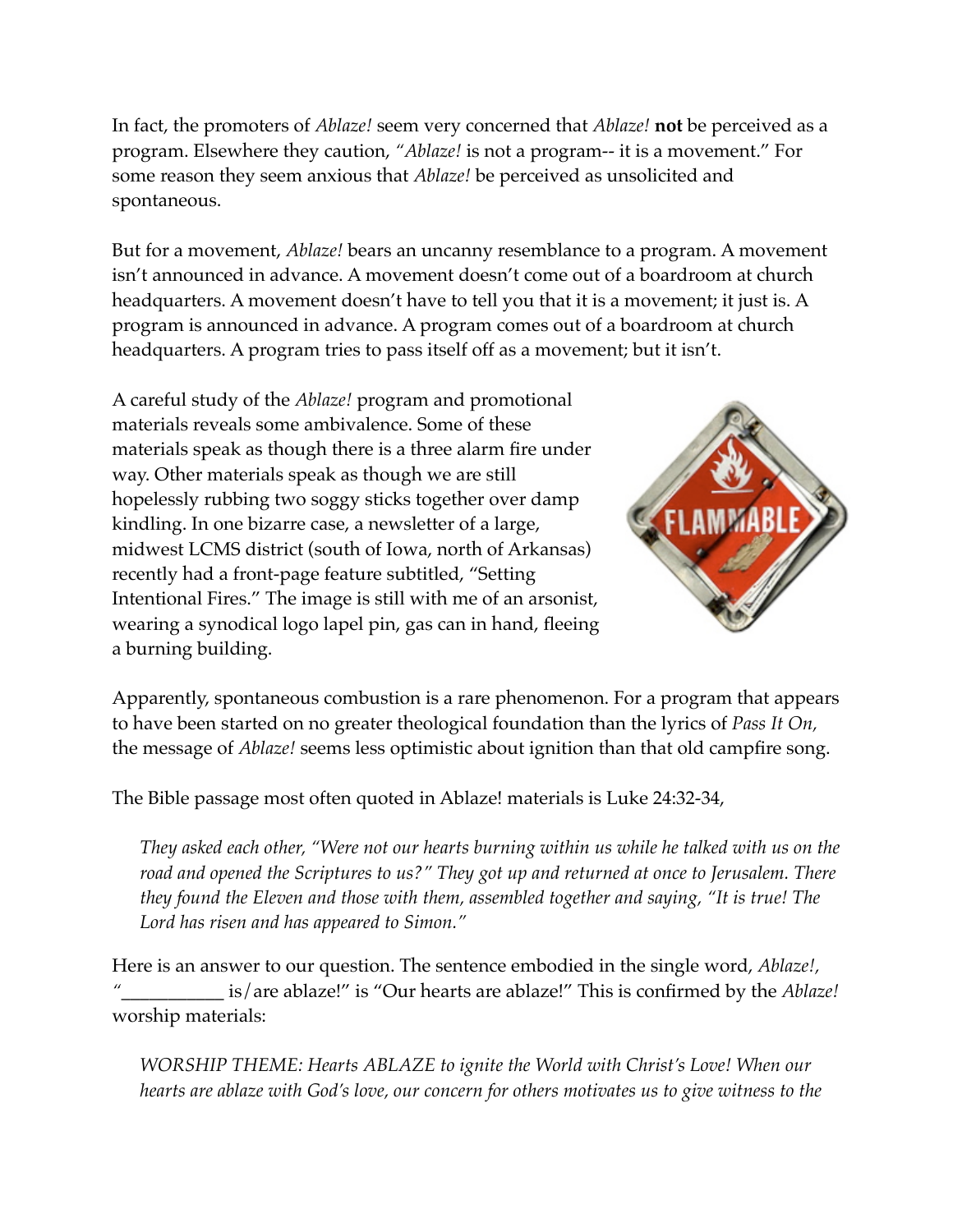*hope within us. Since Jesus shed His blood for ALL, we are passionate to find those who are out in the cold – to bring them near the warmth of the roaring fire of God's love.*

"Our hearts are ablaze!" Finally, we know what is on fire: our hearts. Finally, we know what that word *Ablaze!* and its exclamation mark are trying to tell us.

Back to that exclamation mark.

Writers and grammarians remind us that the exclamation mark should be used sparingly, only when necessary. Elmore Leonard advises, "Keep your exclamation points under control. You are allowed no more than two or three per 100,000 words of prose." ("Writers on Writing; Easy on the Adverbs, Exclamation Points and Especially Hooptedoodle," *New York Times,* July 16, 2001) Strunk and White likewise caution, "Do not attempt to emphasize simple statements by using a mark of exclamation. The exclamation mark is to be reserved for use after true exclamations and commands." (William Strunk and E. B. White, *The Elements of Style,* p. 41)

In other words, not just any old statement deserves an exclamation mark.

There's no doubt about it, someone at LCMS Inc. loves his exclamation marks. The author of the LCMS's July 2006 *Report of the Blue Ribbon Task Force for Funding the Mission* uses the exclamation mark 18 times in the 13,396 word document --twice in triplicate (!!!). That's 44 times Leonard's more generous allowance. The same author has a penchant for capitalizing and/or bolding whole words, phrases and sentences. **WHEN EVERYTHING IS EMPHASIZED, NOTHING IS.**

In the case of *Ablaze!* the problem isn't overuse of the exclamation mark; the problem is misuse. Remember, not just any old statement deserves an exclamation mark.

Consider this. If you were going to build an evangelism program around Luke 24:32-34, and you wanted to emphasize the most important thing in that passage by reducing it to a single word with an exclamation mark, what would that most important thing be? Look again at the passage:

*They asked each other, "Were not our hearts burning within us while he talked with us on the road and opened the Scriptures to us?" They got up and returned at once to Jerusalem. There they found the Eleven and those with them, assembled together and saying, "It is true! The Lord has risen and has appeared to Simon."*

What is the most important thing in that passage? Is it the disciples' burning hearts?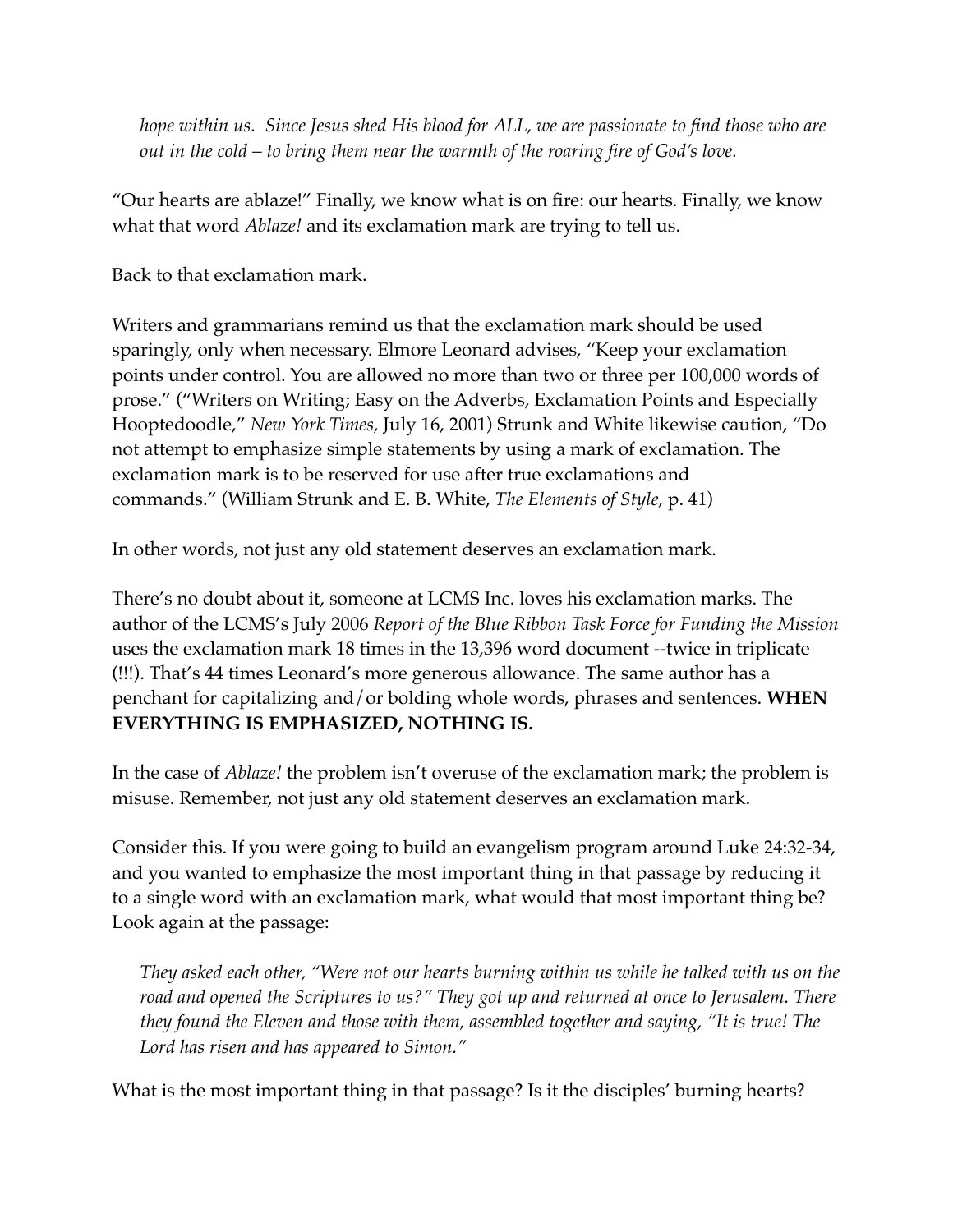

Or, think of it this way: what did all those burning-hearted disciples in Luke 24 consider the most important thing? When they had gathered in Jerusalem, did they say, "It is true! Our hearts are burning! Our hearts are Ablaze!"? No, they didn't. They said, "It is true! The Lord has risen." They considered the objective truth of Jesus' resurrection more important than their subjective experience of hearts ablaze. The disciples' witness wasn't "We are Ablaze!" it was "The Lord has Risen!"

*Ablaze!* puts the exclamation mark in the wrong place.

Unlike the clear witness "The Lord has risen!" the word *Ablaze!* says nothing about the crucified and risen Jesus at all. It only says something about us.

C.S. Lewis famously observed, "You can't get second things by putting them first; you can get second things only by putting first things first." *Ablaze!* puts the second thing first.

*Ablaze!* is designed to ignite hearts (the second thing), but what ignites hearts in the first place (the first thing)? What caused the hearts of the Emmaus disciples to burn? "Were not our hearts burning within us while He talked with us on the road and opened the Scriptures to us?" And, what did Jesus say to them on the road?

*"Was it not necessary that the Christ should suffer these things and enter into his glory?" And beginning with Moses and all the Prophets, He interpreted to them in all the Scriptures the things concerning Himself.*

Did Jesus say, "I have a vision of igniting a worldwide mission movement"? No. Did He tell them, "I have a goal to ignite a movement that will change the culture to be one in which every member is fully engaged in personal mission involvement"? No. Did He say, "This is not an answer... it's an invitation!"? No.

Jesus didn't tell the Emmaus disciples about a mission movement, He told them about His death and resurrection for sinners. That is why their hearts burned within them.

*Ablaze!* puts the exclamation mark in the wrong place.

Typical of many so-called evangelism programs, *Ablaze!* puts the emphasis on our vision of, movement toward, invitation to, and involvement in the mission. *Ablaze!* puts the emphasis on our work to share the Good News; rather than on the Good News itself. *Ablaze!* puts the emphasis on our response to the Gospel; rather than on the Gospel.